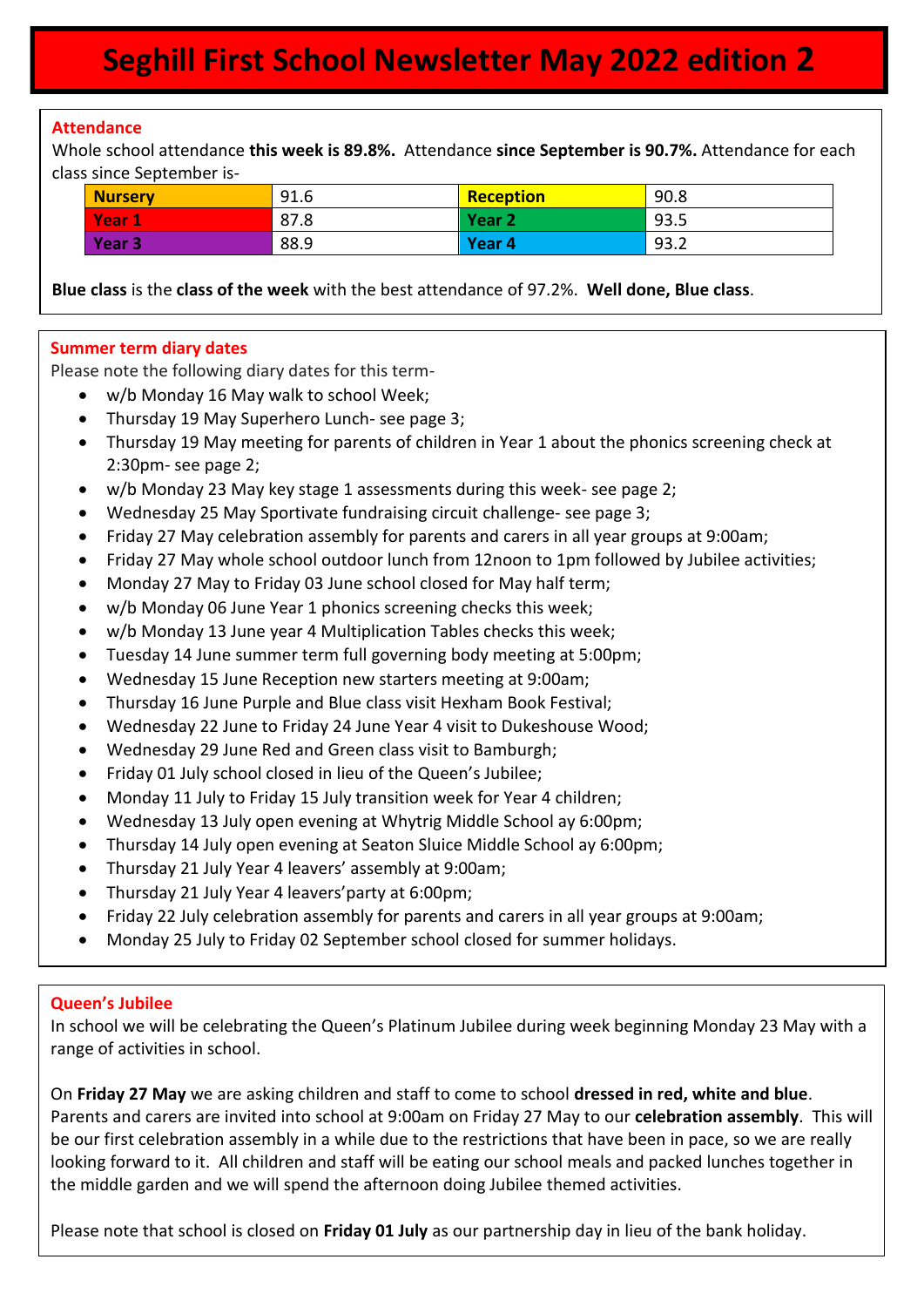#### **National testing in Years 1, 2 and 4**

In the last newsletter we told you about the assessments that will be taking place in school this term. We will be assessing all of the children by the end of term, as well as children in Years 1, 2 and 4 taking part in national assessments.

Children in **Year 4** complete the **Multiplication Tables Check**. Children in **Year 2** complete the **end of key stage 1 assessments**. They will work on tasks to assess their knowledge, skills and understanding in reading, maths and spelling, grammar and punctuation (sometimes known as SPAG). Children in **Year 1** complete the **Phonics Screening Check**. Children in Year 2 who did not achieve the pass mark when they completed the Phonics screening check earlier this year will also retake the Phonics Screening Check.

As a school, we receive very strict guidance on how and when we can administer these tests in school. However, we try to make the experience as stress free as possible for the children. We make sure that when they complete the tests they are working with staff that they know well and we keep everything as low key as possible. When we mention tests, sitting in silence in the sports hall in individual seats does spring to mind. Please be assured that this is nothing like how we tackle the tests in our school.

Mrs Watson has organised a **meeting for all parents in Year 1** (and some parents in Year 2) to give more information about the Phonics Screening Tests and how you can support your child to do their best. This will take place at **2:30pm on Thursday 19 May** in Red class classroom. We hope you can join us.

#### **Star of the week**

Our stars of the week are-

- 
- **Mrs Hansell & Mrs Watson** Coby and Ella;
- 
- 
- 
- 
- 
- **Mrs Lyons Holly and Jimmy**;
	-
- **Mrs Bell Communist Communist Communist Communist Communist Communist Communist Communist Communist Communist Communist Communist Communist Communist Communist Communist Communist Communist Communist Communist Communis** 
	- **Miss Neal** Theo and Francesca:
	- **Miss Porter** Caiden and Brodie;
- Miss Elliott Sam and Rowan;
- **Miss Chappell** Frankie L and Charlie W.

#### **Birthdays**

Our birthday boys and girls from the end of May are-

- Archie in Orange class;
- Dominic and Owen in Red class;
- Frankie and Esme in Green class;
- Joey and Jay in Purple class;
- Archie in Blue class.



Happy birthday to you all. We hope your birthday is special and fun.

#### **Staffing update**

**Mrs Thomas** left us last Friday to start her maternity leave. Miss Elliott has taken over as Nursery teacher, and will remain in this post until Mrs Askew returns from her maternity leave at the beginning of July.

We have seen lots of pictures of **Mrs Kembrey's** little boy Danny. He is doing really well and they are settling in to having another little one at home. She sends her best wishes to everyone.

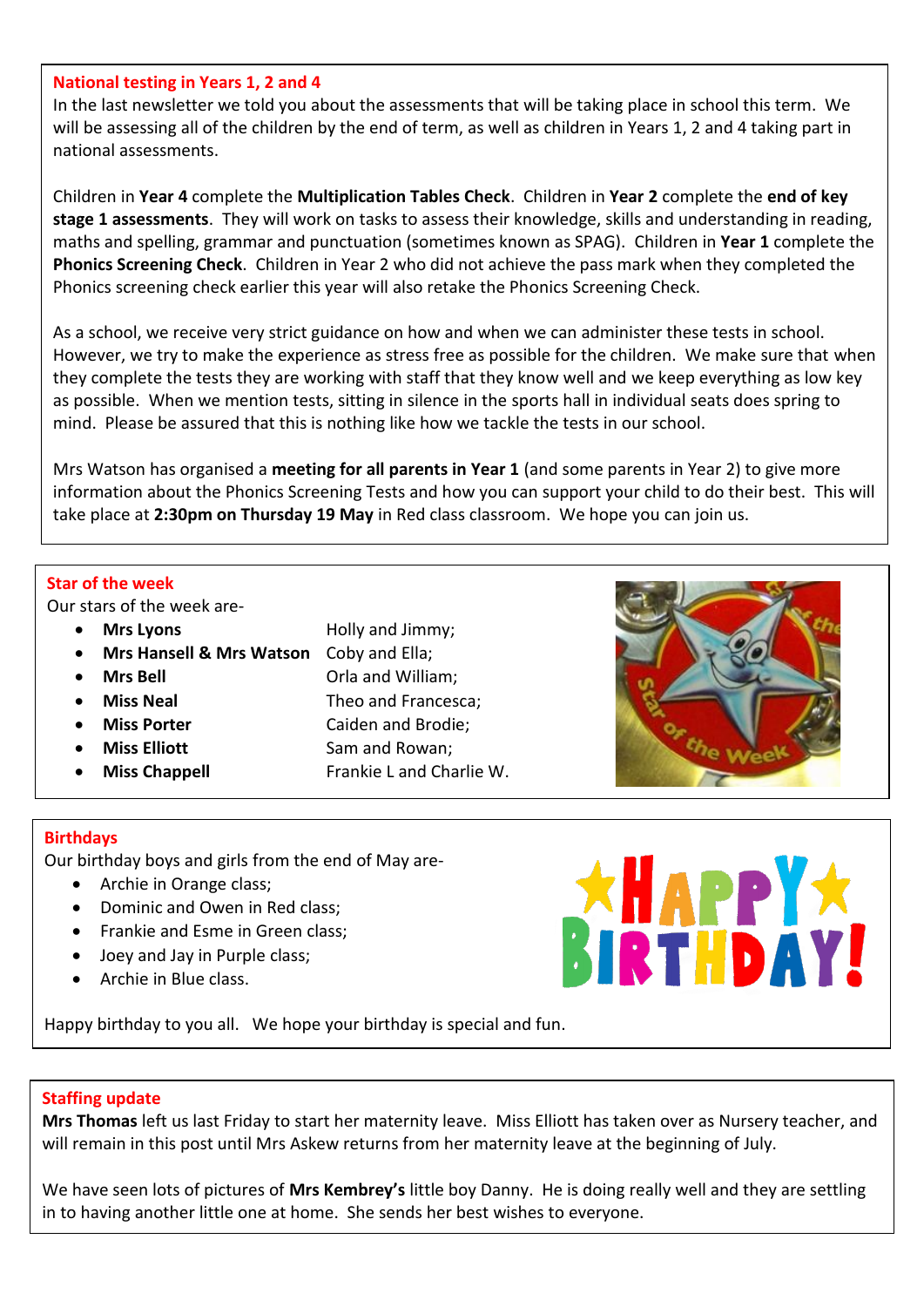#### **Sportivate fundraising event**

Mrs Lyons has shared a letter with parents and carers about our **Sportivate fundraising circuit challenge** on **Wednesday 25 May**. We hope this will prove to be a way to encourage our children to take part in healthy activities and raise some money for school funds to be spend specifically on PE and/or play equipment. Hopefully we will be able to get some photographs of the children taking part in their circuit challenge to share with you.

## **Spellings for children in key stages 1 and 2**

Please can we remind you of our **expectations for spellings for children in key stages 1 and 2**. I know that many of you do support your child and **practise their spellings at home and ensure their spelling book is back in school by Wednesday every week**. However, a check last week revealed that only 50% of children in key stages 1 and 2 had practised their spellings at home and returned their book to school by Wednesday.

We are working hard to try to get all the children back on track with their spellings after the disruption we had to learning over the previous two years. Spellings are set by your child's Read Write Inc phonics teacher so they are matched to the story book and sounds that they are working on, or by Mrs Lyons for her group.

When spelling books are not returned to school by each Wednesday the children cannot do their spelling test in their spelling book and they have nowhere to stick the next set of spellings in, leading to them being lost and not learnt for the following week. Children who are not practising their spellings at home are struggling during the weekly spelling test and this is not good for their confidence. Practise does not make perfect, but it does make permanent. **Please could we have a big push on practising spellings at home and ensuring spelling books are returned to school by Wednesday every week.**

### **Superhero lunch served on Thursday 19 May**

On **Thursday 19 May** we will be serving a **Superhero Lunch**. The menu for the day will be

# **Captain America jumbo sausage in a bun with chips and Green Lantern peas followed by Batman biscuit and Marvel-ous milk**

You do not need to do anything to secure a Superhero Lunch for your child. Children will be asked if they are having a school meal or packed lunch on the day of the meal. Superhero Lunches will be prepared on site by Mrs Rogage according to the numbers she is given. Seghill First School

**GOLDEN TICKET** 

Congratulations to you the Lucky Finder of this Golden Ticket

Date 19 May 2022

There will also be a chance of one child in each class who has a Superhero Lunch to win a **Golden Ticket**. Golden Ticket winners Will have a choice from a range of **Superhero prizes**.

# **Term dates and holidays for next academic year**

We will be sending home a copy of the **term dates for the next academic year** with your child tonight. There is a copy on the school website and a link to it [here](../../parents%20general%202022%20-%202023/Term%20dates%202022-23.pdf)

We hope that having these dates in advance will allow you to plan and book any family holidays and events outside of term time. As a partnership of schools, the headteachers in the Seaton Valley Learning Partnership continue to work together closely. In all previous years, we have been able to plan our training days and holidays to be the same for all partnership schools throughout the academic year. However, the different strategic and operational needs of the schools mean that we have not been able to keep exactly in line with this for 2022 - 2023. All holidays are the same for all schools, however not all of the training days are the same for all schools. Please note this if you have a child in more than one school in our partnership. We hope to be able to return to complete parity across all schools for holidays and training days for the following academic year and beyond.